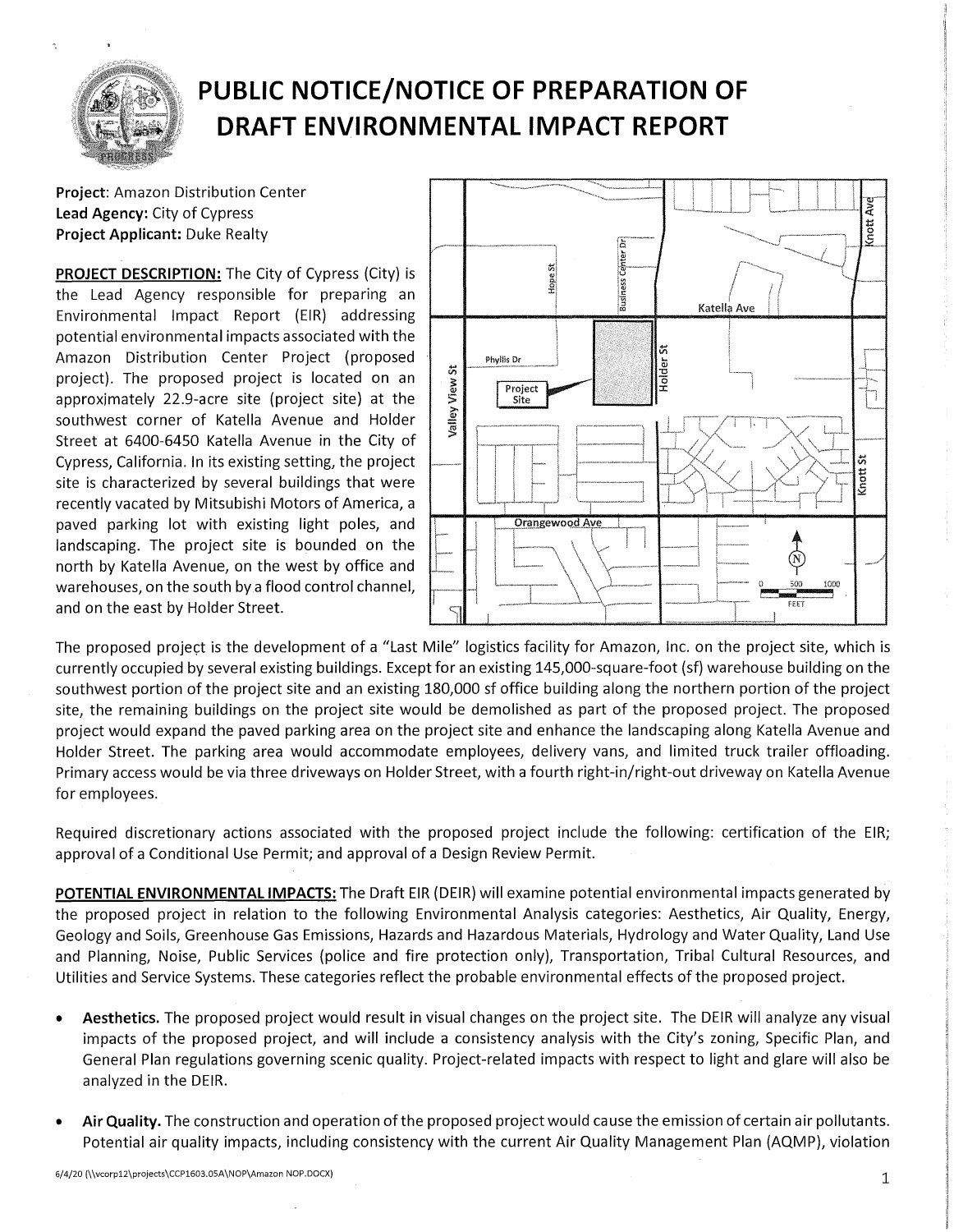of air quality standards, the increase of criteria pollutants, and the exposure of sensitive receptors to substantial pollutant concentrations will be analyzed further in the DEIR.

- **Energy.** The construction and operation of the proposed project would involve the use of energy. Project impacts to energy resources will be evaluated as part of the DEIR, analyzing short-term and long-term impacts of the project, as well as project consistency with State and local plans related to energy.
- **Geology and Soils.** The proposed project would involve grading and soil disturbance. Potential impacts associated with strong seismic ground shaking, seismic-related ground failure, soil erosion, unsuitable soils, and paleontological resources will be analyzed further in the DEIR.
- **Greenhouse Gas Emissions.** During construction of the project, equipment and vehicles would be used that would generate some greenhouse gases (GHG}. In addition, the project's use of energy during long-term operations would contribute to the emission of GHGs. Potential GHG impacts will be analyzed further in the DEIR.
- **Hazards and Hazardous Materials.** Potential impacts related to the release of hazardous materials into the environment as a result of project construction and operation will be analyzed further in the DEIR.
- **Hydrology and Water Quality.** The proposed project would involve construction and operation activities on the project site. 'The DEIR will evaluate any potentially significant adverse project impacts related to waste discharge requirements and surface and groundwater water quality, on- or off-site erosion and siltation, changes in the rate or amount of surface runoff, and other hydrology and water quality concerns.
- **Land Use and Planning.** The proposed project includes warehouse storage uses that are identified as an allowable use in the Specific Plan. However, the proposed project requires a Conditional Use Permit. The project's potential conflicts with applicable land use plans, policies, or regulations, including the adopted traffic level of service (LOS} standards in the Circulation Element of the City's General Plan will be addressed in the DEIR
- **Noise.** The construction and operation of the proposed would generate certain levels of noise. Potential impacts related to noise exceeding established thresholds and vibration and ground-borne noise impacts will be analyzed further in the DEIR.
- **Public Services.** The proposed project has the potential to bring additional residents and visitors to the City, which may increase the need for public services. Potentially adverse physical impacts associated with new or physically altered governmental facilities related to police and fire will be analyzed in the DEIR.
- **Transportation.** The project construction would generate construction traffic. The operation of the proposed Last Mile logistics facility would generate vehicle trips. The project's potential short- and long-term traffic impacts with respect to regional vehicle miles traveled (VMT} and the project's compliance with program plans, ordinances, and policies addressing the circulation system will be analyzed further in the DEIR.
- **Tribal Cultural Resources.** The proposed project would involve ground disturbance, which carries with it some potential for encountering tribal cultural resources. Information provided through tribal consultation will be incorporated in the DEIR analysis and will assist in identifying whether tribal cultural resources are present, and the significance of any potential impacts to such resources.
- **Utilities and Service Systems.** The proposed project would require utility and drainage system improvements. Potential impacts related to water, wastewater treatment or stormwater drainage, electric power, natural gas, or telecommunications facilities, water supply, and solid waste disposal will be evaluated in the DEIR.

The DEIR will also identify appropriate and feasible mitigation measures, if necessary, for each of the environmental impacts listed above. Although the proposed project is not anticipated to result in impacts related to Agriculture and Forestry Resources, Biological Resources, Cultural Resources, Mineral Resources, Population and Housing, Public Services 6/4/20 (\ \vcorp12\projects\CCP1603.0SA \NOP\Amazon NOP .DOCX) 2